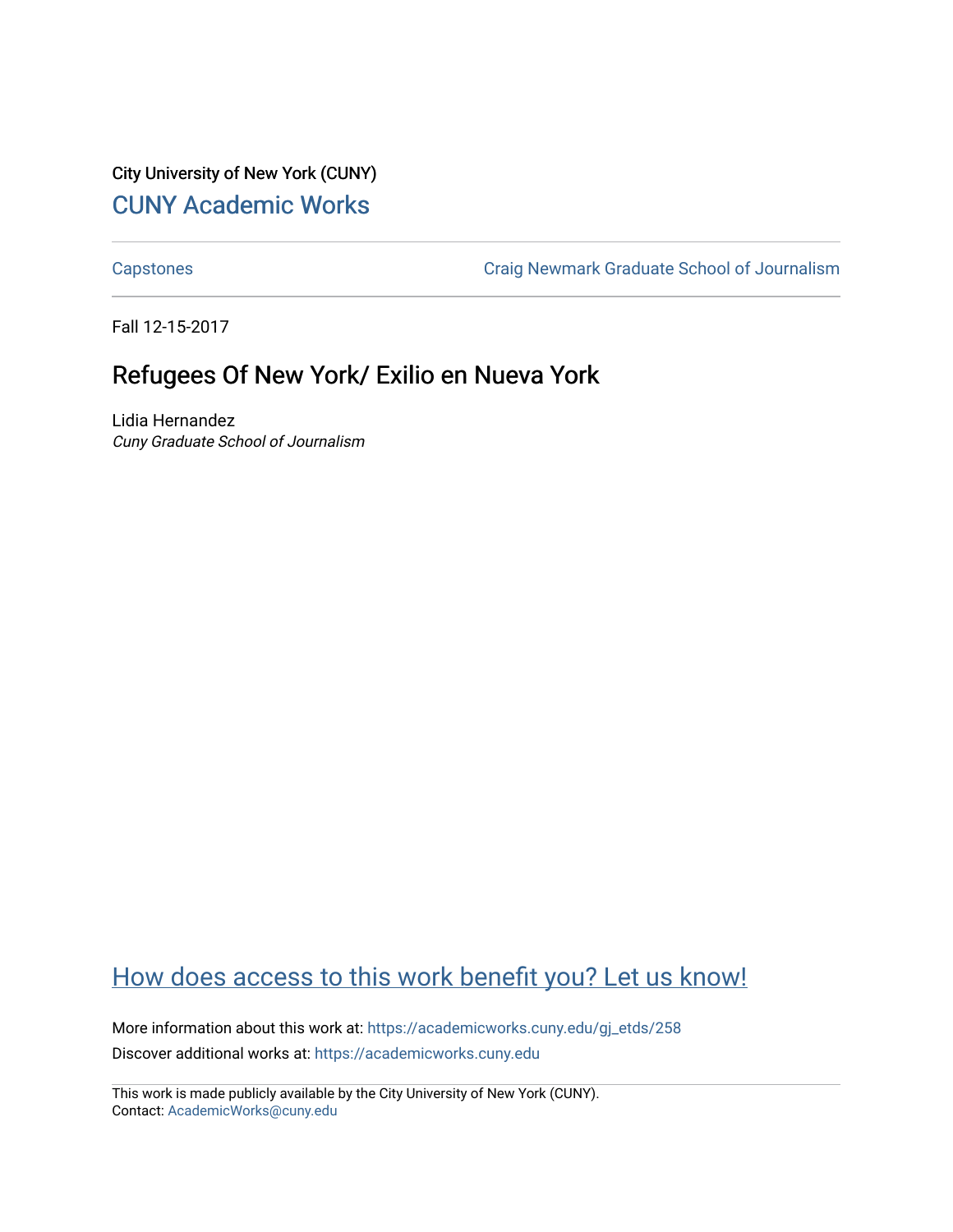#### **Exile in New York**

### **by Lidia Hernández Tapia**

### **A Guatemalan woman, a young Russian philosopher and a Syrian journalist, tell from an intimate perspective how refugees live in New York.**

#### **Amanda**

Amanda Morales has lived in the Holyrood Episcopal Church in Washington Heights for four months. Morales—who lives with her three sons, Daniel, Dulce and David—is the first to publicly asked for refuge in a New York City church. The children go to school, although her mother can't take them. If she took one step outside of the massive wooden doors of the church's entrance, she would expose herself to deportation to her native country, Guatemala.

Morales is now a fugitive of ICE, since on May 2017 she did not attend an appointment with immigration authorities. For over 13 years she has lived without legal documentation in the U.S., having crossed the border in 2004 at the age of 20.

If the wooden doors mark a physical border, in the last year a series of presidential decrees and anti-immigration policies have created an impassable wall for Morales. She has "papers": Her Guatemalan passport, the international news reports that say clearly how many people have died and continue dying because of the violence in Central America. By the time she decided to leave in 2004, the country was going through one of the most violent moments in its recent history. According to [statistics published by](http://www.who.int/violence_injury_prevention/violence/national_activities/informe_estadistico_violencia_guatemala.pdf) the [Programa de Seguridad Ciudadana y Prevención de la Violencia de Guatemala,](http://www.who.int/violence_injury_prevention/violence/national_activities/informe_estadistico_violencia_guatemala.pdf) homicidal violence increased in a 120 %, from 2, 655 homicides in 1999 to 5, 885 in 2006.

In Guatemala a criminal gang tried to kidnap her, and because of that she decided to cross the border. Despite this, according to the legal guidelines that ICE agents use, Morales is one more number in an infinite list of the "undocumented."

When Morales took the decision to not appear at her appointment at 26 Federal Plaza, after having done so systematically in the last decade, maybe she didn't think that four months later she would still be at the Church. They had accommodated her in what was its library. They set up beds for her and her three children among the book stacks and the crucifixes on its white walls. The parishioners bring the children candy, food, and coloring books. The only thing Morales can think of now is how much more time she will have to stay there.

Father Luis Barrios, pastor of Holyrod Church, opened its doors to Morales and her sons on August 27<sup>th</sup> of 2017. "We don't know how long they will have to stay here," said Barrios. "But we're not desperate. We'll keep them here for as long as necessary."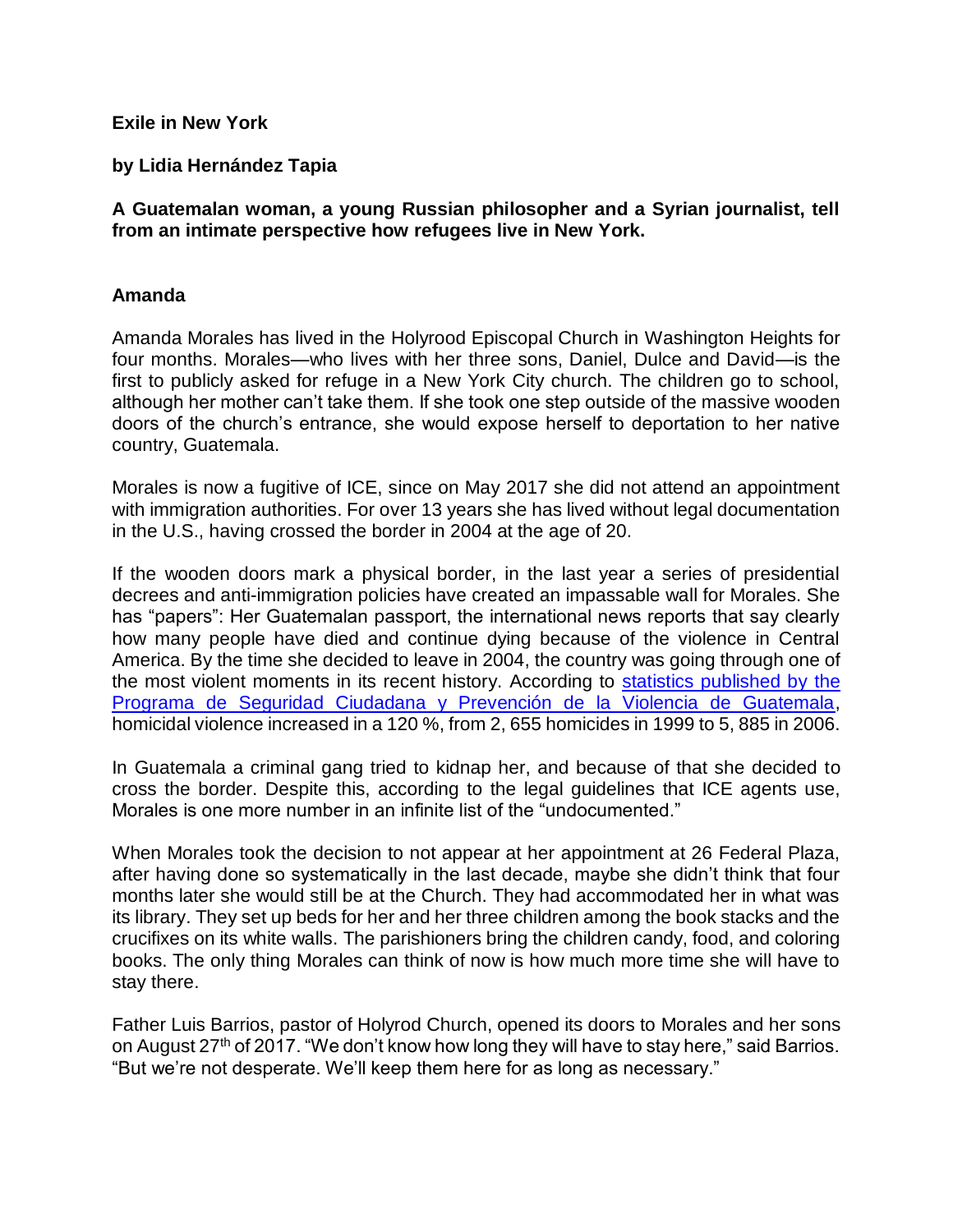#### **Pavel**

"To walk, move your body in space, is something marvelous," says Pavel Ilyn. The seventh months that he was detained in an immigration detention facility in California left Lyn with the memory of the claustrophobia. "The most intense thing about that experience was realizing that something bad could be prolonged indefinitely."

In November 2016, Ilyn traveled to Cuba, then to Mexico City, and from there to Tijuana, until arriving at the border with the U.S. Ilyn explained his encounters with the Russian police, explained how they had persecuted him after he took part in protests against Vladimir Putin's government in a campaign to monitor the elections. While they were surprised to see a Russian arrive, immigration officials let him enter, and brought him to a detention center.

The prison bars of the detention center, and a failed suicide attempt by another detainee contrasted with what he had left behind: his job as a tenured professor in Moscow University, his studies in art and philosophy. It was much more difficult to escape from the world in that prison than it was to ignore the presence of Big Brother Putin.

Ilyn could have been there for a shorter time, if, after assuming the Presidency, Donald Trump hadn't limited the number of paroles granted to detainees.

When a friend in New York finally offered to be a sponsor so he could be released from the center, the effect of months of detention had become irreversible. More than a year later, at the end of 2017, Ilyn navigates the between legal procedures to obtain political asylum.

On November 30, outside 26 Federal Plaza, Ilyn, together with a group of volunteers from the New Sanctuary Movment (NMS), a coalition of organizations that offer legal assistance and advocacy to undocumented immigrants and those under risk for deportation. In the last year, the activists accompany an average of 16 persons a week in court.

The group arrives at the federal building and takes the elevator to the  $14<sup>th</sup>$  floor. Everyone prefers to avoid the 9<sup>th</sup> floor, where the ICE offices are located. Cell phones and other electronic equipment is prohibited, something that has more effect here, a city where cell phones function as a recurring source to alleviate tensions.

Ilyn enters with Joan Racho-Dansen, an activist who recently joined NMS and the wait until the judge call the last three numbers of Ilyn's case, as is usually done in this court procedure. In the four hours of waiting time, Racho explains why it will be worth the wait and the importance of her accompanying him. "It's so big what's happening," she says. "There are too many injustices and they can't go out to protest in the street for every new thing: fiscal reform, immigration reform. You have to choose. Instead of going to a march, I came to the court. I do what I can."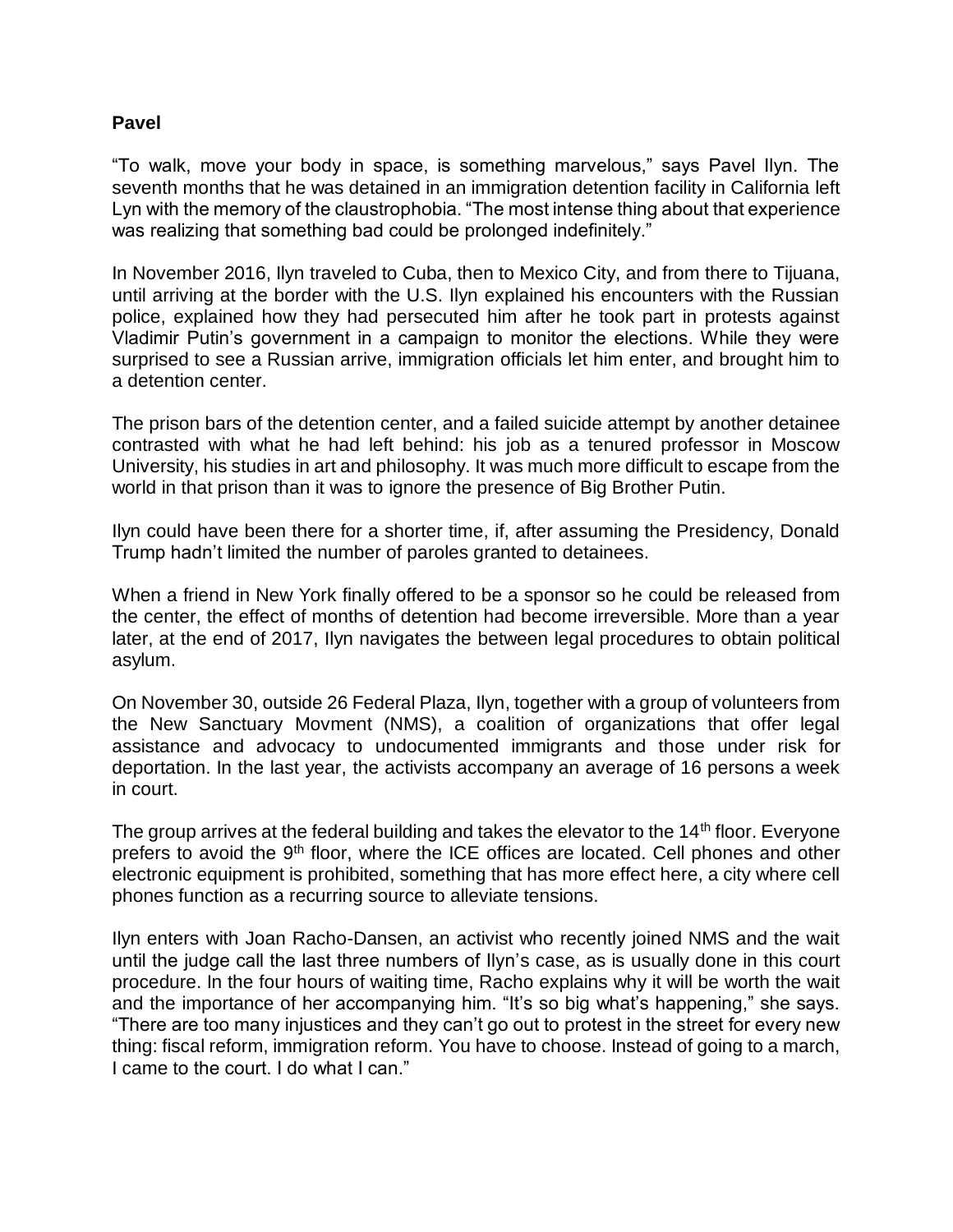"There are a lot of people here. When I look around me, they all have stories. It's not always marching, sometimes it's sitting in a chair and wait for hours," said Racho-Dansen.

The encounter with the judge lasted four minutes. Ilyn needs to find a lawyer and return to court in 2018.

#### **Issam**

Issam Khoury, 40, has tried to remake his life since arriving in New York in 2014. He didn't have plans to stay, but soon understood that it was impossible to return to Syria. After four months, he asked for political asylum.

His openly critical views towards Bashar Al Assad's government and the reports about the revolution that began in 2011 made it difficult for him to enter Syria and stay there safely. Khoury alleges that he was persecuted and beaten by state security police. In 2003 he founded the Center for Environmental and Social Development, a non-profit organization that brought together more than 200 journalists who report from different parts of the country about the Syrian Revolution. As part of his work for the organization, he trains journalists long-distance, and publishes many stories that would have otherwise remain buried in the ruins of war.

Khoury also could not find peace among the Syrian rebels, and of course not in areas dominated by the Islamic State, ISIS.

But Khoury's story is different from those of many other refugees. Khoury has achieved success to a certain point in New York, despite the bureaucracy that also exists here.

He has much of Syria in his office in Bay Ridge, Brooklyn. A good part of his work is published online. But as much as he speaks by telephone with his friends and family in Latakia, and keeps photos and memories of his country, New York is not Syria.

### *Spanish Version/ Versión en Español.*

#### **Exilio en Nueva York**

Una guatemalteca, un ruso y un sirio cuentan desde una perspectiva íntima cómo vive un refugiado en la ciudad de Nueva York.

#### **Amanda**

Amanda Morales, 33, vive desde hace cuatro meses en la Holyrood Episcopal Church en Washington Heights. Morales y sus tres hijos, Daniela, Dulce y David, son los primeros que públicamente piden refugio en una iglesia en la ciudad. Los niños van a la escuela, aunque su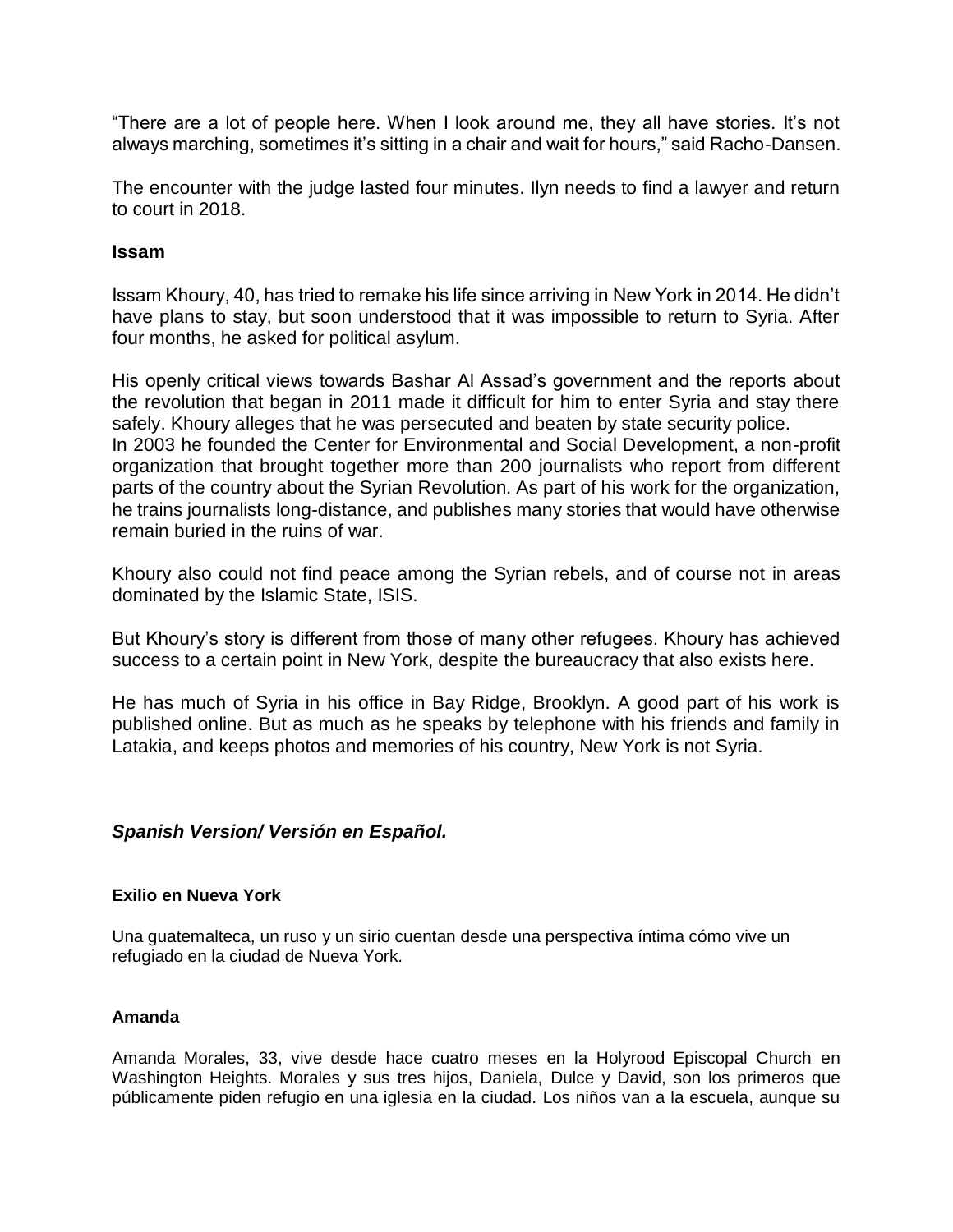madre no puede llevarlos. Si lo hiciera, si pusiera un pie más allá de las grandes puertas de madera de la entrada, se expondría a la deportación de regreso a su país natal, Guatemala.

Morales es ahora una fugitiva de ICE, desde que en mayo de 2017 no acudió a una cita con las autoridades de inmigración. Durante 13 años, ha vivido sin papeles legales en Estados Unidos, cruzar la frontera en 2004, a los 20.

Si las puertas de madera marcan la frontera física, en el último año otro entramado de decretos presidenciales y políticas contra los inmigrantes que delimitan el umbral intraspasable para Morales. Ella tiene papeles. Tiene su pasaporte de Guatemala. Tiene los informes internacionales donde se dice claramente cuánta gente ha muerto y sigue muriendo a causa de la violencia en Centroamérica. En el momento en que Morales decidió dejar Guatemala en 2004, el país atravesaba uno de los momentos más violentos de su historia. De acuerdo con [estadística](http://www.who.int/violence_injury_prevention/violence/national_activities/informe_estadistico_violencia_guatemala.pdf)  [publicadas por el Programa de Seguridad Ciudadana y Prevención de la Violencia de Guatemala,](http://www.who.int/violence_injury_prevention/violence/national_activities/informe_estadistico_violencia_guatemala.pdf) entre 1999 y 2006 aumentó en un 120 %, pasando de 2, 655 homicidios a 5, 885.

A ella trataron de secuestrarla una pandilla en Guatemala**,** y por eso decidió cruzar la frontera. Sin embargo, para las instancias legales y para los agentes de ICE, Morales es un número más en la lista infinita de los "indocumentados".

Cuando Morales tomó la decisión de no presentarse a su cita en la 26 Federal Plaza, después de haberlo hecho sistemáticamente en la última década, quizá no pensó que cuatro meses después seguiría allí. En la iglesia le acondicionaron entonces lo que era la biblioteca. Colocaron camas para ella y sus tres niños entre los estantes de libros y crucifijos en las paredes blancas. Los feligreses traen dulces a los niños, comida, libros para colorear. Morales lo único que puede pensar ahora es cuánto tiempo más deberá permanecer allí.

El padre Luis Barrios, pastor de la Holyrood Church abrió las puertas a Morales y sus hijos el 17 de agosto de 2017. "No sabemos cuánto tiempo ellos tendrán que estar aquí", dijo Barrios. "Pero no estamos desesperados. Los vamos a tener aquí el tiempo que sea necesario".

#### **Pavel**

"Caminar, mover tu cuerpo en el espacio, es algo tan maravilloso", dice Pavel Ilyn. Los siete meses que estuvo detenido en el Immigration Detention Facility en California dejaron en la memoria de Ilyn el recuerdo de la claustrofobia. "Lo más intenso de esa experiencia fue darme cuenta de que lo malo se puede prolongar indefinidamente".

En noviembre de 2016, Ilyn, 34, viajó de Rusia a Cuba, luego a la Ciudad de México, de allí a Tijuana, hasta llegar a la frontera con Estados Unidos. Ilyn explicó sus encuentros con la policía rusa, explicó cómo lo había acosado después de que tomara parte en protestas contra el gobierno de Vladimir Putin, y en una campaña para monitorear las elecciones. Con un poco de sorpresa de ver llegar a un ruso, los oficiales de inmigración le dejaron pasar, y lo condujeron a un centro de detención.

Las rejas del centro de detención, y el intento de suicidio fallido de otro detenido, contrastaban con lo que había dejado atrás: su trabajo con profesor de doctorado en la universidad de Moscú, sus estudios de arte y filosofía. Era mucho más difícil abstraerse del mundo en esa prisión, que cuando lo hacía para ignorar la presencia de "Big Brother, Putin".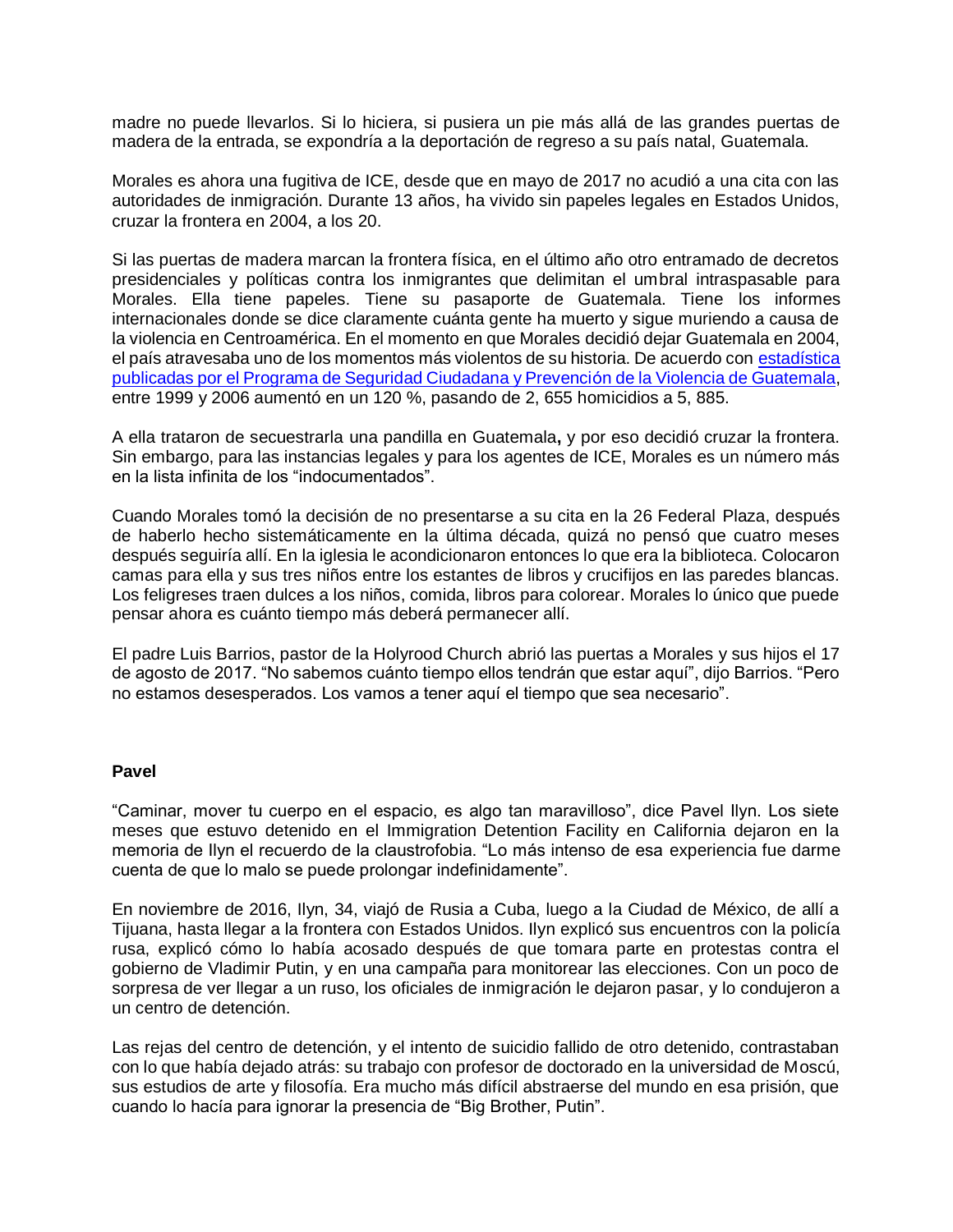Ilyn hubiese podido estar allí menos tiempo, si al asumir la presidencia Donald Trump no hubiese cancelado limitado el número de refugiados.

Cuando finalmente una amiga en Nueva York se ofreció como sponsor para sacarlo del centro, el efecto de los meses detenido ya eran irreversibles. Más de un año después, a fines de 2017, Ilyn navega entre los de los trámites legales para obtener el asilo político.

El 30 de noviembre en las afueras de 26 Federal Plaza, Ilyn junto a un grupo de voluntarios del Nuevo Movimiento Santuario (NMS) , una coalición de organizaciones que ofrece asesoramiento legal y apoyo a inmigrantes indocumentados y personas en riesgo de deportación. En el último año, los activistas acompañas a un promedio de 16 personas a las cortes cada semana.

El grupo se aproxima al edificio federal, y toma el elevador hasta el piso 14. Todos prefieren evadir el noveno, donde están las oficinas de ICE. Se prohíbe el uso de celulares y otros equipos electrónicos. La prohibición tiene más efecto aquí, en una ciudad donde el teléfono funciona como una fuente recurrente para aliviar tensiones.

Ilyn entra junto a Joan Racho-Dansen, activista que recientemente se unió al NMS, y esperan a que el juez llame los últimos tres números del caso de Ilyn. En las cuatro horas que demora la espera, Racho explica cómo hace que le alcance el tiempo y que le importe acompañar a las cortes. "Es tan grande lo que está pasando"-dice. "Hay demasiadas injusticias, y no pueden salir a protestar a la calle por cada nueva cosa: la reforma fiscal, las nuevas leyes de inmigración. Hay que elegir.. En vez de ir a una marcha, vengo a la corte. Hago lo que puedo".

"Mucha gente está aquí. Cuando miras alrededor, todos tienen una historia. No es marchar, a veces es sentarse en una silla y esperar durante horas", dijo Racho-Dansen.

El intercambio con el juez demoró cuatro minutos. Ilyn debe conseguir un abogado y regresar en junio de 2018.

#### **Issam**

Issam Khoury, 40, ha tratado de rehacer su vida desde que llegó a Nueva York en 2014. No tenía planeado quedarse, pero pronto entendió que le era imposible volver a Syria. A los cuatro meses, pidió asilo político.

Su postura abiertamente crítica hacia el gobierno de Bashar Al Assad, los reportes sobre la revolución que comenzó en 2011, le harían difícil entrar al país, y permanecer de manera segura en él. Khoury alega que fue perseguido y golpeado por la policía política.

En 2003 fundó el Center for Environmental and Social Development, una organización sin fines de lucro que agrupa más de 200 periodistas que reportan desde distintas partes del país sobre la revolución siria. Como parte de su trabajo en la organización, entrena a los periodistas a distancia, y publica muchas historias que de otra manera quedarían sepultadas entre los escombros de la guerra.

Khoury tampoco encontraría paz entre los rebeldes sirios, ni en los lugares dominados por el autodenominado Estado Islámico, ISIS.